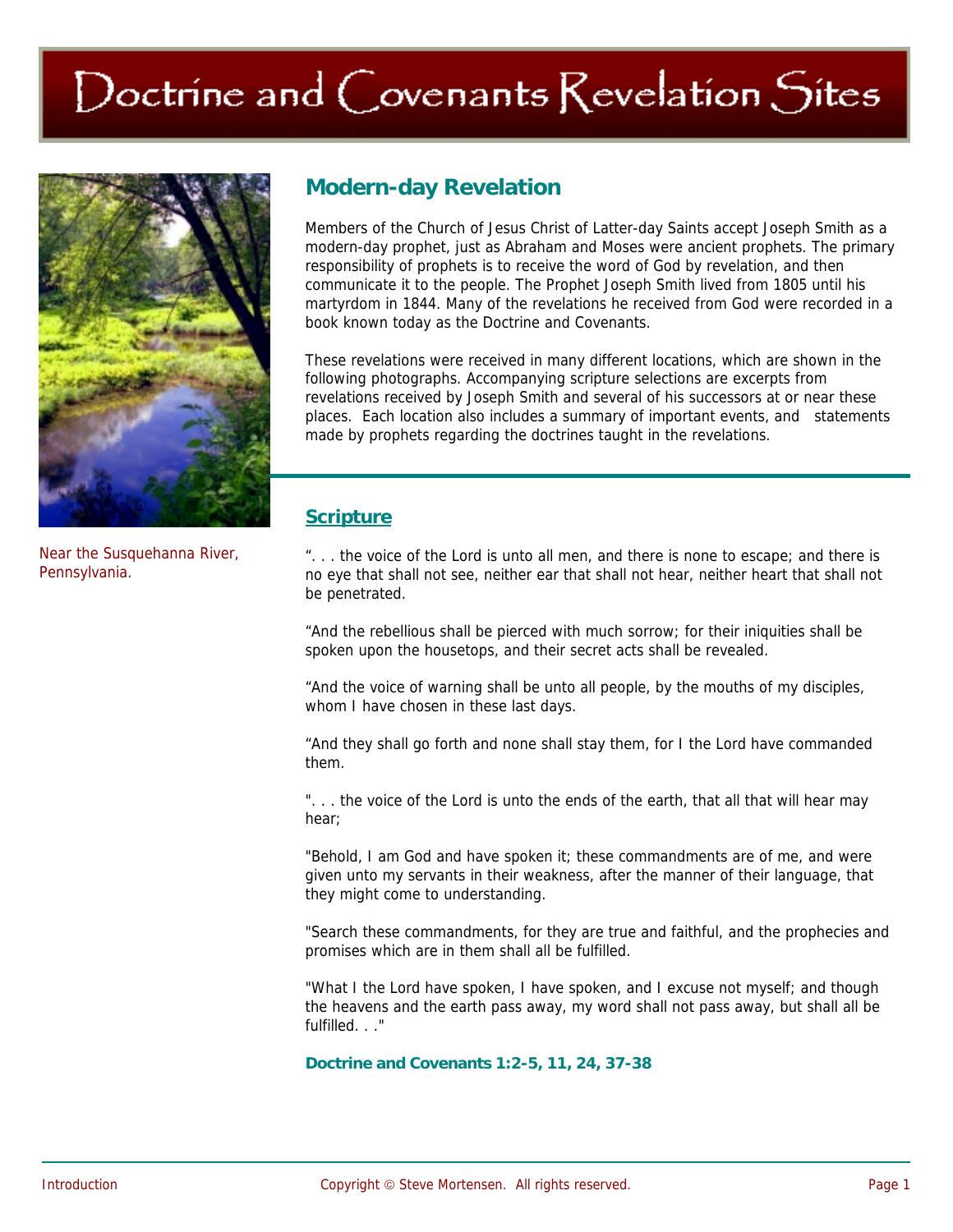## **Key Events**

- In the summer of 1830, Joseph Smith began preparations to eventually publish many of the revelations he had received.
- A Church conference was held in Hiram, Ohio in November 1831. A decision was made during that conference to publish the revelations as the Book of Commandments. More than 60 revelations had been received by that time.
- The Book of Commandments was to be printed at the Church press in Independence, Missouri. Mob violence prevented publication. Some of the printed pages were saved from destruction, and bound as an incomplete Book of Commandments.
- The Prophet established and directed a committee that expanded the compilation of revelations, which were published in Kirtland, Ohio in 1835 as the Doctrine and Covenants.
- The first edition of the Doctrine and Covenants contained 102 revelations, plus a series of lessons called the Lectures on Faith. This compilation was presented to the Church and accepted as one of the standard works.
- Several editions have subsequently been published. Each edition included additional revelations and official declarations.
- By 1876, the Doctrine and Covenants contained 136 Sections. The 1921 edition included the same 136 Sections, the Manifesto (Official Declaration 1), and eliminated the Lectures on Faith, which were deemed as important teachings, but not revelations. The 1981 edition added sections 137 and 138, and the revelation on priesthood (Official Declaration 2).



John Johnson Farm, Ohio.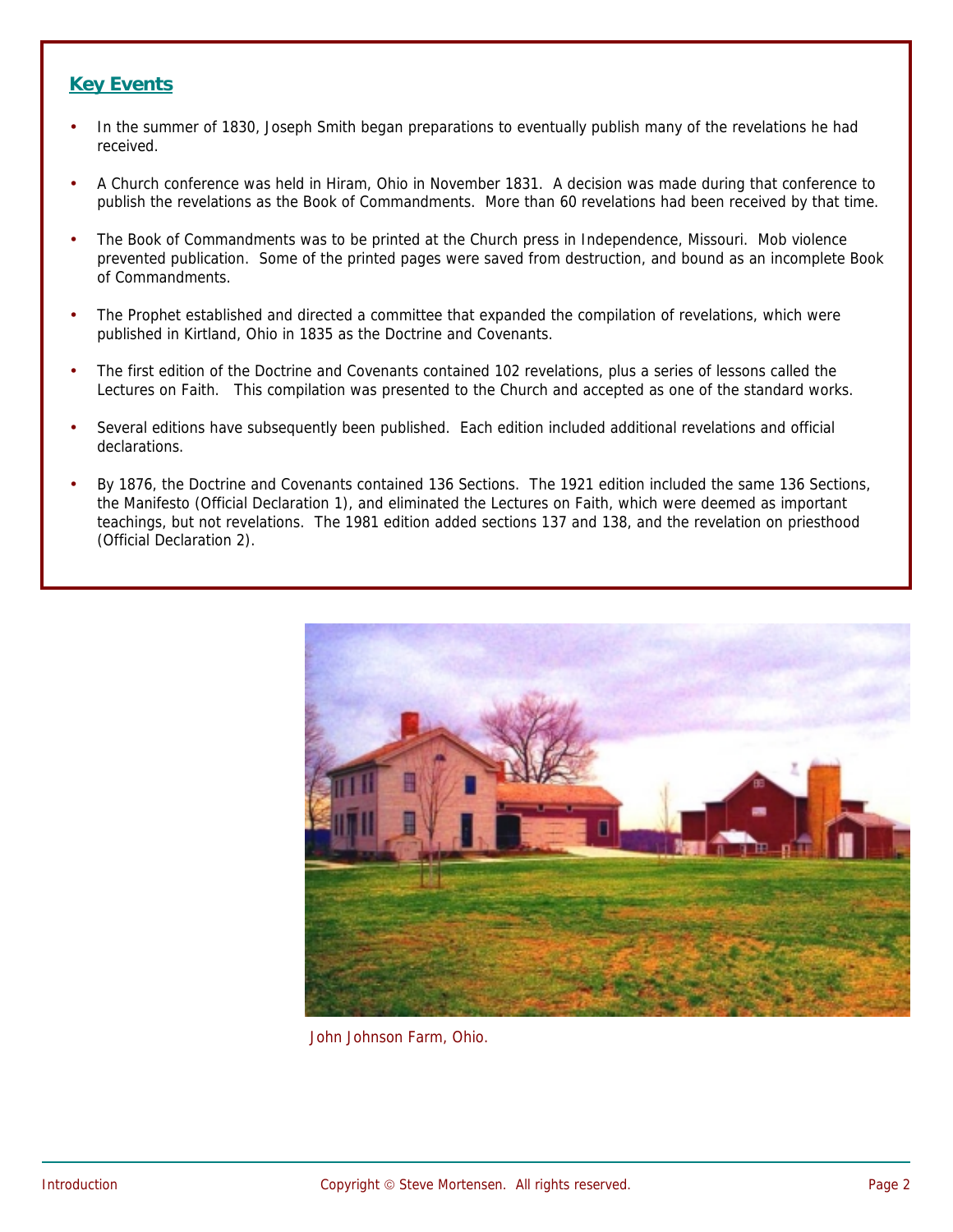

The Sacred Grove, New York.

## **Why study the Doctrine and Covenants?**

## **Words of Joseph Fielding Smith, tenth President of the Church**

"In my judgment there is no book on earth yet come to man as important as the book known as the Doctrine and Covenants, with all due respect to the Book of Mormon, and the Bible, and the Pearl of Great Price, which we say are our standards in doctrine. The book of Doctrine and Covenants to us stands in a peculiar position above them all. I am going to tell you why. When I say that, do not for a moment think I do not value the Book of Mormon, the Bible, and the Pearl of Great Price, just as much as any man that lives; I think I do. I do not know of anybody who has read them more, and I appreciate them; they are wonderful; they contain doctrine and revelation and commandments that we should heed; but the Bible is a history containing the doctrine and commandments given to the people anciently. That applies also to the Book of Mormon. It is the doctrine and the history and the commandments of the people who dwelt upon this continent anciently. But this Doctrine and Covenants contains the word of God to those who dwell here now. It is our book. It belongs to the Latter-day Saints. More precious than gold, the Prophet says we should treasure it more than the riches of the whole earth. I wonder if we do? If we value it, understand it, and know what it contains, we will value it more than wealth; it is worth more to us than the riches of the earth." (Doctrines of Salvation 3:198-199)